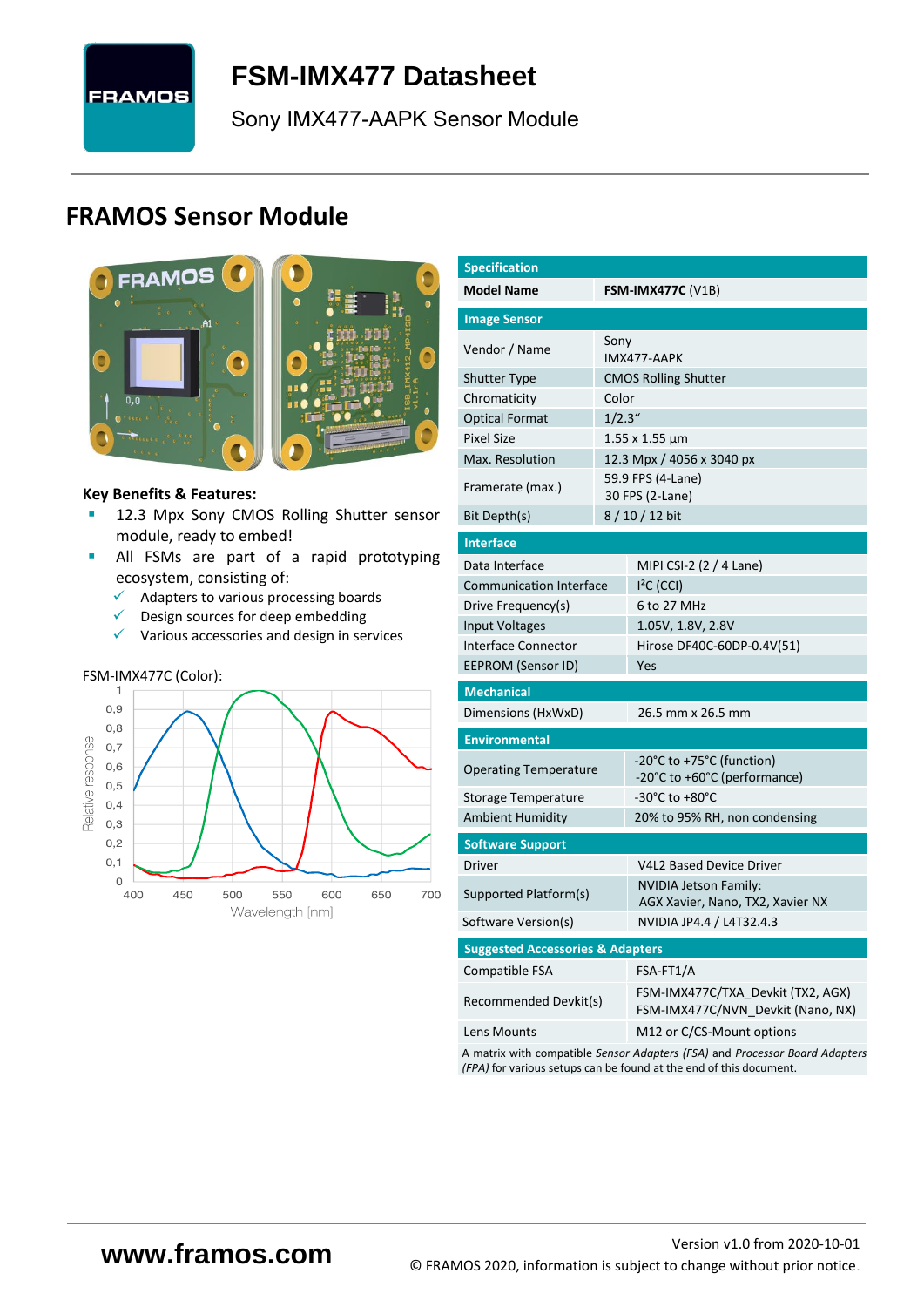#### **Mechanical Drawing**

**PAMOS** 



Sensor image optical center is in mechanical board center.

#### **Connector Pinout**

Type: [Hirose DF40C-60DP-0.4V\(51](#page-0-6)[\)](#page-0-6)  Mating Type: Hirose DF40HC(4.0)-60DS-0.4V(51)



Signals are routed directly from image sensor to connector. Details on specific signals are described in the respective image sensor datasheet.

# **www.framos.com**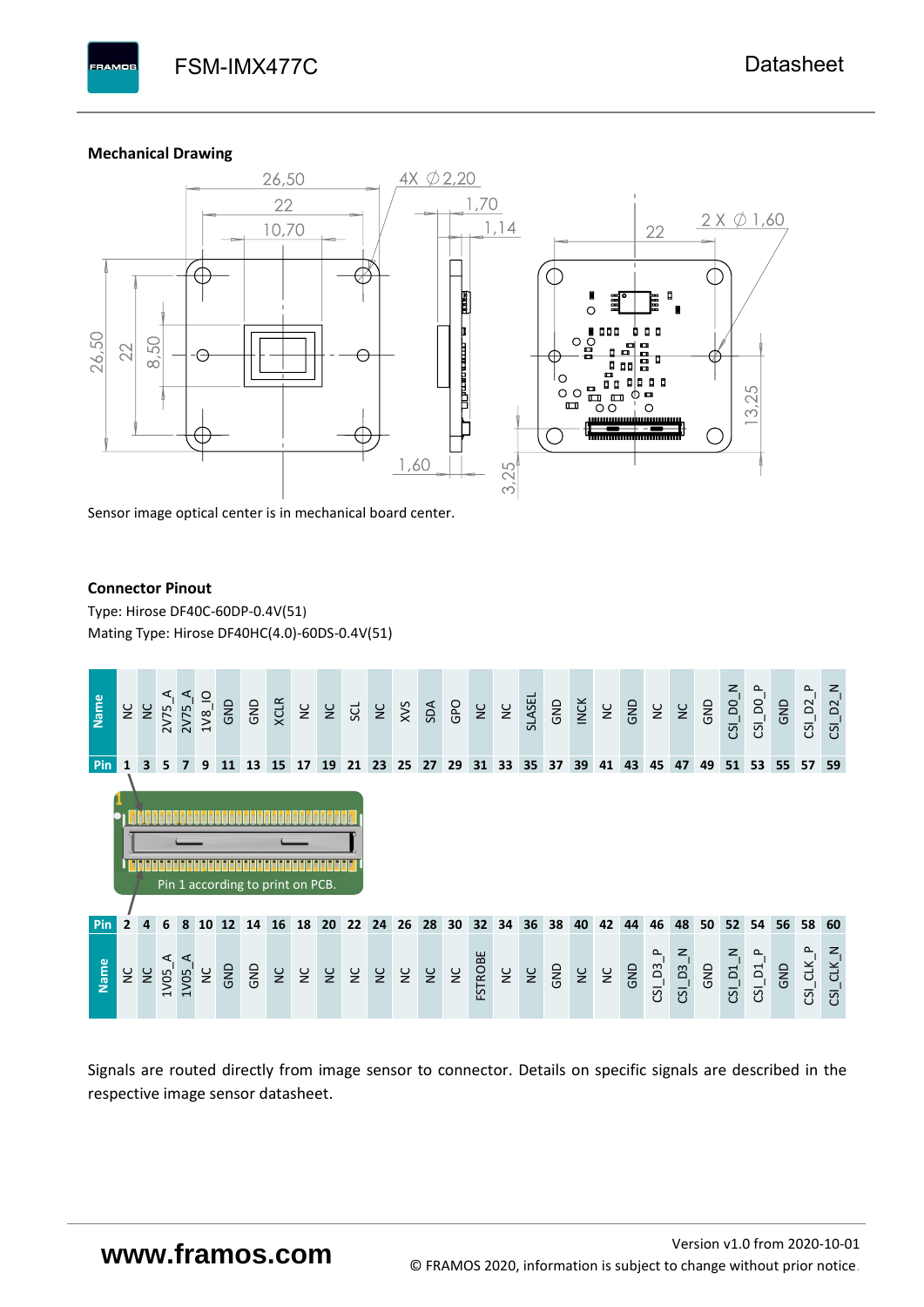FSM-IMX477C

FRAMOS

|             |     | <b>Table of Contents</b> |
|-------------|-----|--------------------------|
|             |     |                          |
|             | 1.1 |                          |
|             |     |                          |
| $2^{\circ}$ |     |                          |
|             |     |                          |
|             |     | 2.1.1                    |
|             |     | 2.1.2                    |
| 3           |     |                          |
|             |     |                          |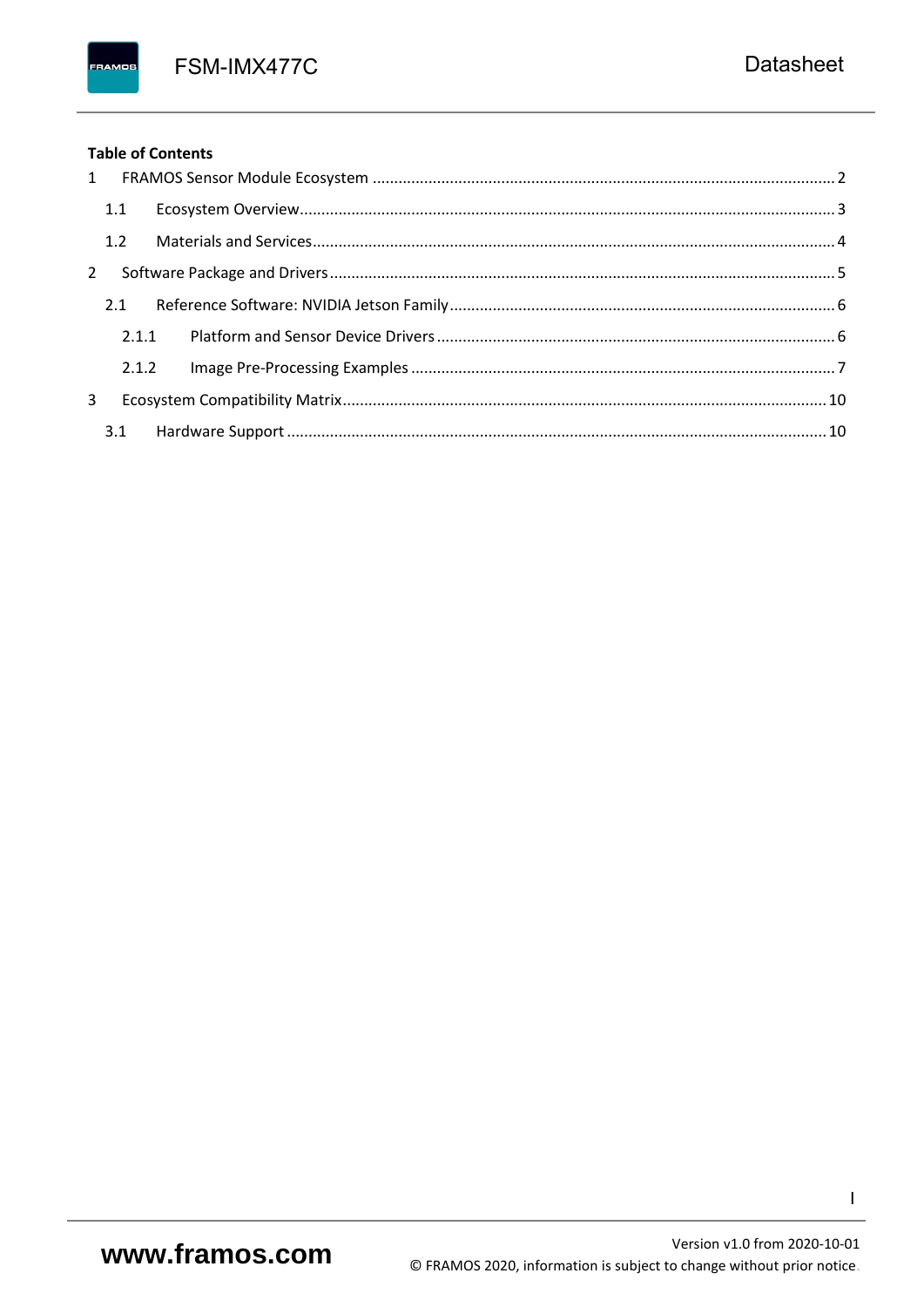## <span id="page-3-0"></span>**1 FRAMOS Sensor Module Ecosystem**

The FSM Ecosystem consists of FRAMOS Sensor Modules, Adapters, Software and Sources, and provides one coherent solution supporting the whole process of integrating image sensors into embedded vision products.

During the evaluation and proof-of-concept phase, off-the-shelf sensor modules with a versatile adapter framework allow the connection of latest image sensor technology to open processing platforms, like the NVIDIA Jetson Family or the 96boards.org standard. Reference drivers and sample applications deliver images immediately after installation, supporting V4L2 and an optional derivate API providing comfortable integration. Within the development phase, electrical design references and driver sources guide with a solid and proven baseline to quickly port into individual system designs and extend scope, while decreasing risk and efforts.

To simplify and relieve the whole supply chain, all FRAMOS Sensor Modules and adapters are optimized and ready for delivery in volume and customization with pre-configured lens holder, lens and further accessories.

#### **Off-the-Shelf Hardware**

- FRAMOS Sensor Modules (FSM) from stock, ready for evaluation and optimized for initial mass production.
- Versatile adapter framework, allowing flexible testing of different modules, on different processing boards:
	- FRAMOS Sensor Adapter (FSA): Everything the specific sensor needs for operation
	- FRAMOS Processor Adapter (FPA): Connect up to four FSM + FSA to a specific processor board
- From lenses, mechanics and cables, all needed imaging accessories from one hand

#### **Ready to go Software Package**

- Drivers with basic sensor integration:
	- Platform specific device drivers
	- V4L2 subdevice drivers for specific image sensors (low-level C API)
- Streamlined V4L2 library (LibSV) with comfortable and generic C/C++ API
- Example applications demonstrating initialization, main configuration and image stream processing

Further to the off-the-shelf hard- and software, the Ecosystem supports you on project basis with:

- Driver sources allowing the focus on application specific scope and sensor features
- Electrical references for FSA and FPA, supporting quick and optimized embedding of FSMs
- Engineering services via FRAMOS and its partners, allowing you to focus on your product's unique value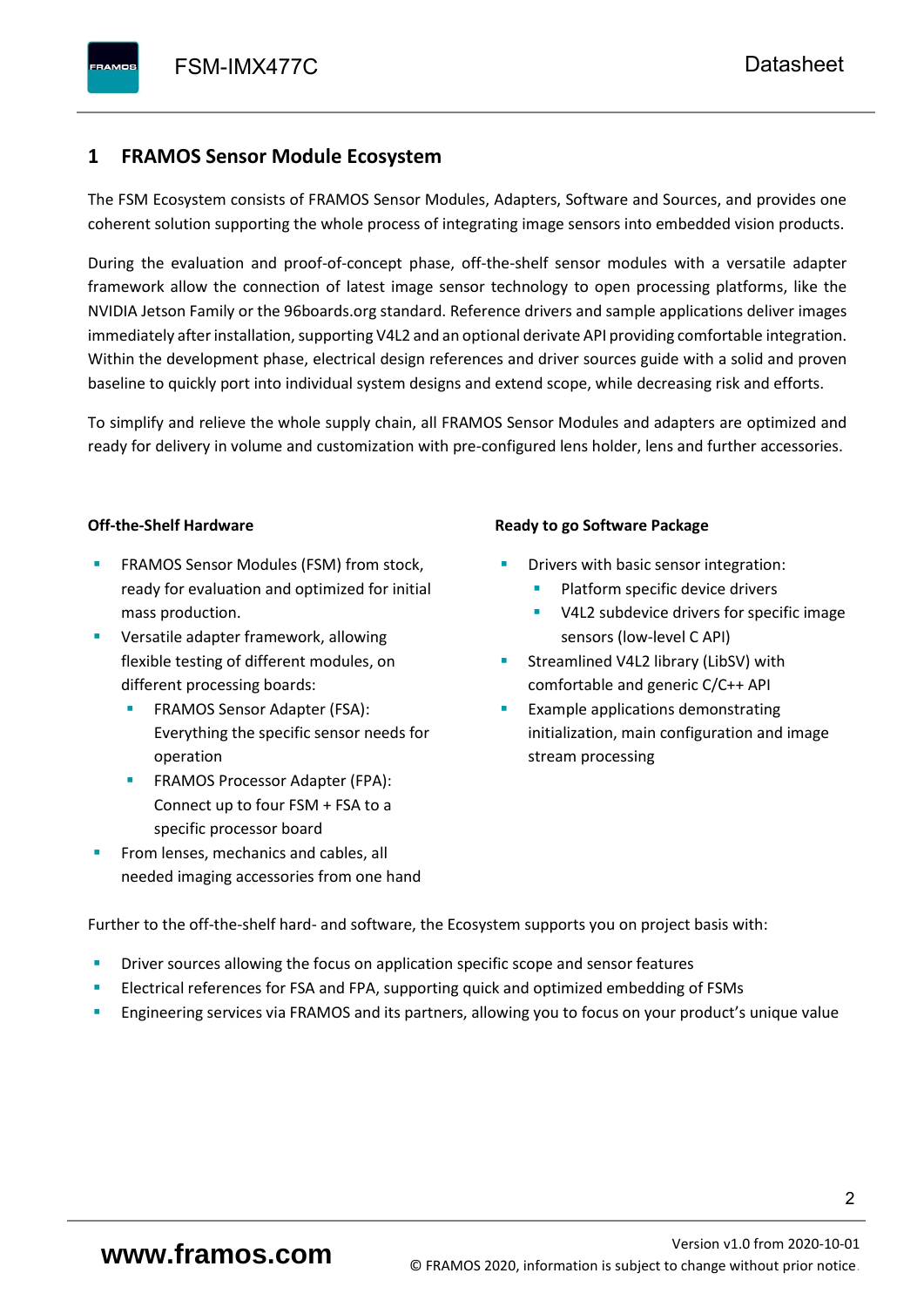## <span id="page-4-0"></span>**1.1 Ecosystem Overview**

**PAMOS** 

The figure below shows a map of compatibility with all components inside the Ecosystem. Every element (or hardware) and connection displayed in **Green** operates with native MIPI CSI-2 (D-PHY) data.



Every component and connection displayed in **Orange** or **Blue** operates with proprietary (Sub-LVDS, SLVS) or standardized (SLVS-EC) LVDS data, that requires further attention to the physical processing of the image data by either data conversion or specific FPGA IP. Users of MIPI CSI-2 based processing systems are supported by FSM specific data conversion located on dedicated FRAMOS Sensor Adapters (FSAs).



*Figure 1: Assembly of a typical Sensor Module Development Kit*

Specification and compatibility of all individual components are listed in the appropriate chapter of the full datasheet. Access to software and drivers is only granted with the purchase of the appropriate development kit. Electrical design sources, support and services are provided on individual basis, they are not part of the development kit or component purchase.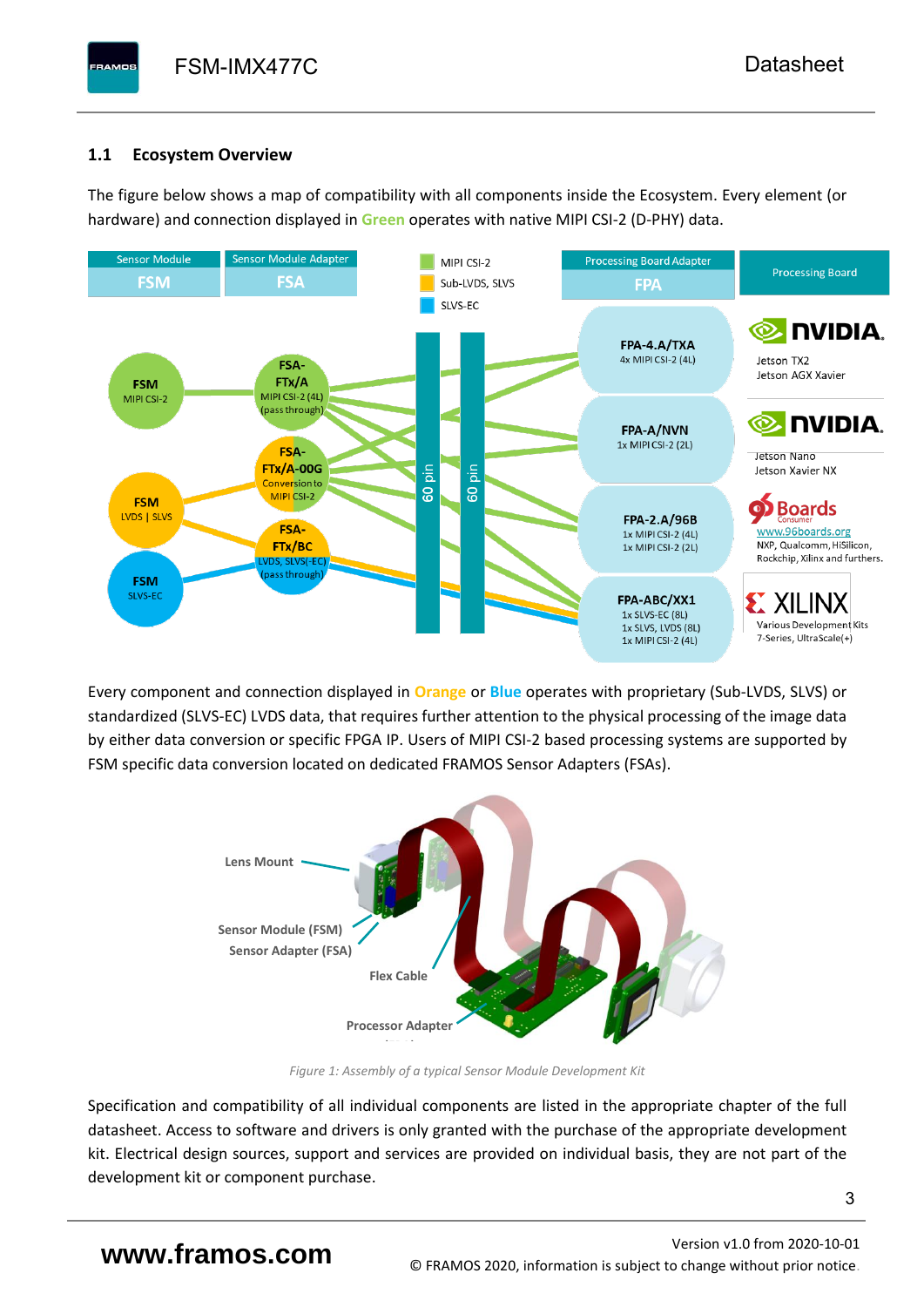### <span id="page-5-0"></span>**1.2 Materials and Services**

Below you can find a list of materials and services as part of the FRAMOS Sensor Module Ecosystem.

#### **Hardware**

- **EXECTED FRAMOS Sensor Module Development Kits**
- **Individual Parts:** 
	- FRAMOS Sensor Modules
	- **FRAMOS Sensor Adapters**
	- **EXAMOS Processor Adapters**
	- **EXECTED** FRAMOS Module Accessories (Cables, Mounts)

**Software** (part of the Development Kit)

- Software Package for NVIDIA Jetson AGX Xavier, Nano, TX2 and Xavier NX
- Software Package for DragonBoard 410c (96Boards)
- Xilinx FPGA reference implementation for SLVS-EC (Sony IMX421, IMX530)

#### **Design Sources** (on Project Basis)

- Software Driver Sources
- Electrical References for FSA, FPA (Schematics)

#### **Design Services**

- Off-the-shelf hardware customization including size, shape, connector and extended functionality
- Software customization and extension
	- Additional processor board support
	- Further sensor features and image (pre-)processing
- **■** Integration of additional sensors
- Optimization for volume production
- Lens assembly and alignment
- System / solution development
- Production and integration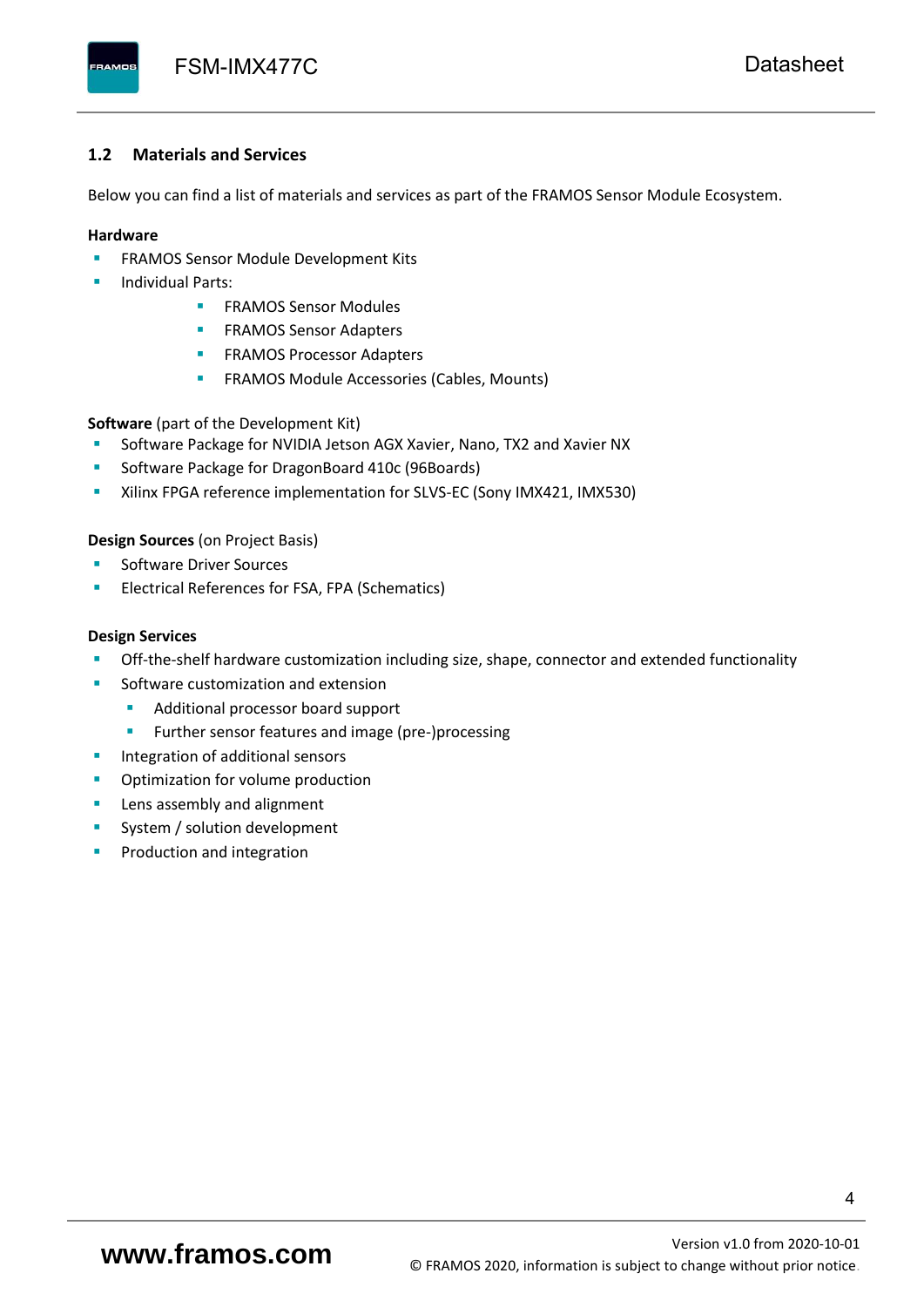## <span id="page-6-0"></span>**2 Software Package and Drivers**

As FRAMOS we know that the getting started with a new technology is the biggest challenge. The idea behind the Software Package is to enable embedded software engineers to get quickly to a streaming system and provide at the same time all tools that are needed to extend and adapt it according the individual needs of the application.

#### **What the software package and driver are:**

- A reference for a custom sensor implementation
- Demonstrating how to use the required interfaces
- Demonstrating how to communicate with the image sensor
- Demonstrating how to generaly initialize and configure the image sensor
- Provide initial image streaming output to the user space
- Demonstrating how to run basic image processing on pixel data

#### **What it is not:**

- A fully featured camera implementation not all sensors features might be implemented
- Ready to be use in the field
- A benchmark for the capabilities of the image sensor
- Focused on image processing

#### **Supported Processor Platforms**

The table below shows which platforms are supported by the standard driver package, and how many FSMs can at maximum be operated in parallel.

| <b>Sensor Module</b> | <b>NVIDIA</b><br>Jetson TX2 | <b>NVIDIA</b><br><b>AGX Xavier</b> | <b>NVIDIA</b><br><b>Jetson Nano,</b><br><b>Xavier NX</b> | <b>DragonBoard</b><br>410c | 96Boards<br><b>Consumer</b><br><b>Edition</b> | <b>Xilinx</b><br><b>Development</b><br><b>Boards</b> |  |  |  |
|----------------------|-----------------------------|------------------------------------|----------------------------------------------------------|----------------------------|-----------------------------------------------|------------------------------------------------------|--|--|--|
| FSM-AR0144           | 4                           |                                    | 2                                                        |                            |                                               |                                                      |  |  |  |
| <b>FSM-AR0521</b>    | $\overline{4}$              |                                    | $\overline{2}$                                           | $\overline{2}$             |                                               |                                                      |  |  |  |
| <b>FSM-AR1335</b>    | 4                           |                                    | $\overline{2}$                                           |                            |                                               |                                                      |  |  |  |
| FSM-HDP230           | $\overline{4}$              | $\overline{4}$                     | $\overline{2}$                                           |                            |                                               |                                                      |  |  |  |
| FSM-IMX264           | $\overline{2}$              | 4                                  | $\overline{\phantom{a}}$                                 |                            |                                               |                                                      |  |  |  |
| FSM-IMX283           | $\overline{2}$              | $\overline{4}$                     | $\overline{\phantom{a}}$                                 |                            |                                               |                                                      |  |  |  |
| FSM-IMX290           | 4                           |                                    | $\overline{2}$                                           | $\overline{2}$             |                                               |                                                      |  |  |  |
| FSM-IMX296           | $\overline{4}$              |                                    | $\overline{2}$                                           | $\overline{2}$             |                                               |                                                      |  |  |  |
| FSM-IMX297           | 4                           |                                    | $\overline{2}$                                           |                            |                                               |                                                      |  |  |  |
| FSM-IMX304           | $\overline{2}$              | $\overline{4}$                     | $\qquad \qquad \blacksquare$                             |                            | HW only, driver development                   |                                                      |  |  |  |
| FSM-IMX327           | 4                           |                                    | $\overline{2}$                                           | $\overline{2}$             | on project basis.                             |                                                      |  |  |  |
| FSM-IMX334           | $\overline{2}$              | $\overline{4}$                     | $\qquad \qquad \blacksquare$                             |                            |                                               |                                                      |  |  |  |
| FSM-IMX335           | $\overline{4}$              |                                    | 2                                                        |                            |                                               |                                                      |  |  |  |
| FSM-IMX412           | $\overline{4}$              |                                    | $\overline{2}$                                           | $\overline{2}$             |                                               |                                                      |  |  |  |
| FSM-IMX415           | $\overline{4}$              |                                    | $\overline{2}$                                           |                            |                                               |                                                      |  |  |  |
| FSM-IMX462           | $\overline{4}$              |                                    | $\overline{2}$                                           |                            |                                               |                                                      |  |  |  |
| FSM-IMX464           | $\overline{4}$              |                                    | $\overline{2}$                                           |                            |                                               |                                                      |  |  |  |
| FSM-IMX477           | $\overline{4}$              |                                    | $\overline{2}$                                           |                            |                                               |                                                      |  |  |  |
| FSM-IMX485           | 4                           |                                    | $\overline{2}$                                           |                            |                                               |                                                      |  |  |  |
| FSM-IMX577           | $\overline{4}$              |                                    | $\overline{2}$                                           |                            |                                               |                                                      |  |  |  |
| FSM-IMX530           | $\overline{2}$              | $\overline{4}$                     | $\qquad \qquad \blacksquare$                             |                            |                                               | 1 <sup>1</sup>                                       |  |  |  |

*Table 1: Ecosystem Software Package - Supported number of FSMs per processing board*

<sup>1</sup> SLVS-EC based FPGA reference implementation as part of the SLVS-EC RX IP Core offering.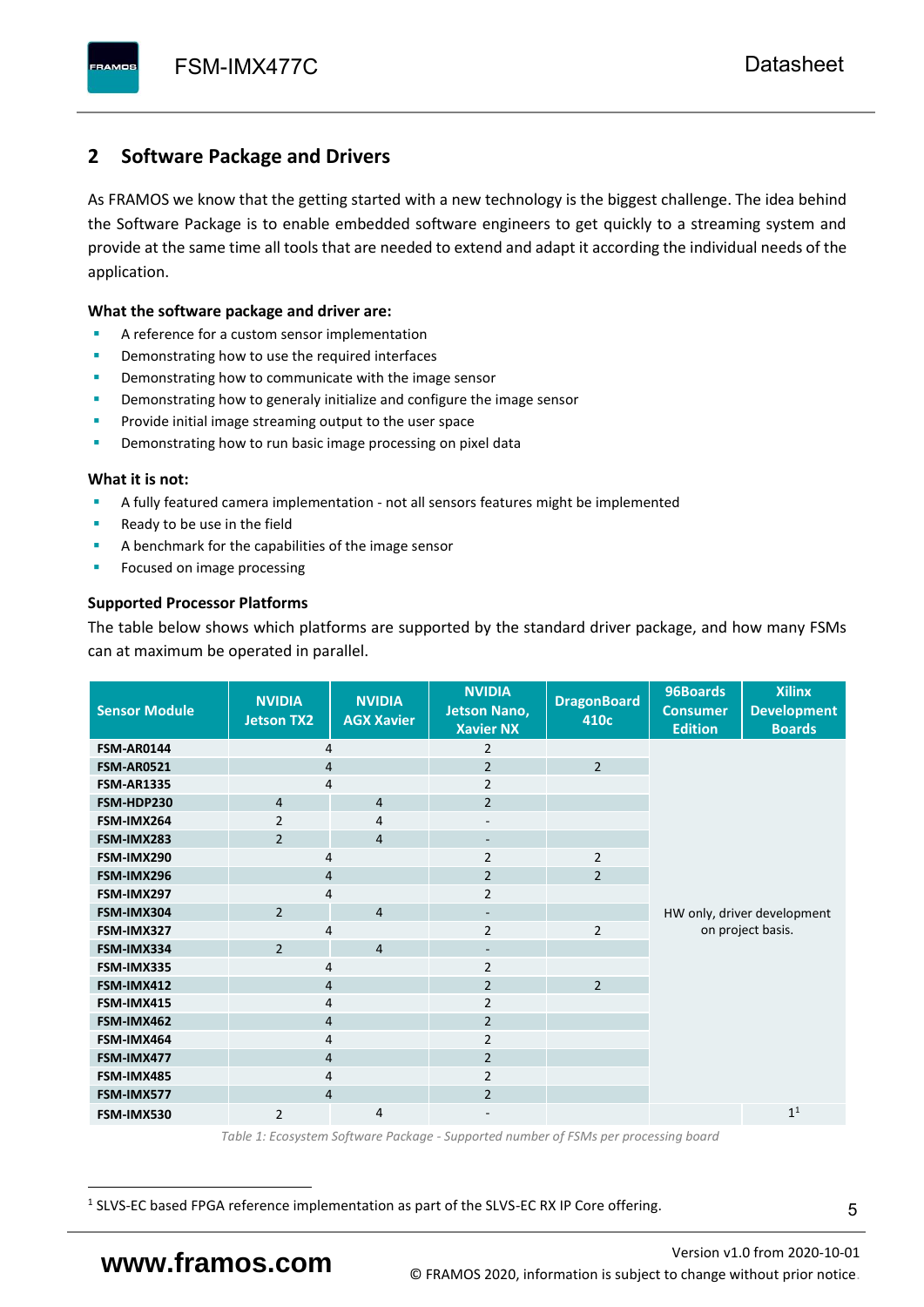### <span id="page-7-0"></span>**2.1 Reference Software: NVIDIA Jetson Family**

The software package provided with the Development Kits of the FRAMOS Sensor Module Ecosystem provided for NVIDIA Jetson platforms provides a reference implementation of sensor and device drivers for MIPI CSI-2. It contains a minimum feature set demonstrating how to utilize the platform specific data interface and communication implementation, as well as the initialization of the image sensor and implementation of basic features.

#### **Package Content:**

- Platform and device drivers with Linux for Tegra Support
- V4L2 based subdevice drivers (low-level C API)
- Streamlined V4L2 library (LibSV) providing generic C/C++ API
- Image Pre-Processing Examples:
	- OpenCV (Software)
	- LibArgus (Hardware)

#### **Supported Devices:**

- Jetson Nano (B01)
- Jetson TX2
- Jetson Xavier NX
- Jetson AGX Xavier

### <span id="page-7-1"></span>**2.1.1 Platform and Sensor Device Drivers**

The driver divides into two main parts that are configured in separate ways – the Image Modes and the General Features of the image sensor.

#### **Image Modes**

These are major attributes that have impact to the image data stream formatting. They require a static preconfiguration within the device tree (DT):

- Image / streaming resolution
- Pixel format / bit depth
- Data rate / lane configuration

Each driver provides access to  $3 - 5$  pre-built configurations, reflecting the main operation modes of the imager. Beside the full resolution, that is always available, they allow to receive image streams in common video resolutions like VGA, Full HD and UHD as they are supported or make sense by the imagers, and utilize sensor features like ROI and binning.

They act as an example for implementation and usage and are available as source. Due to the size limitation of the device tree, it is not possible to integrate an extensive set of options.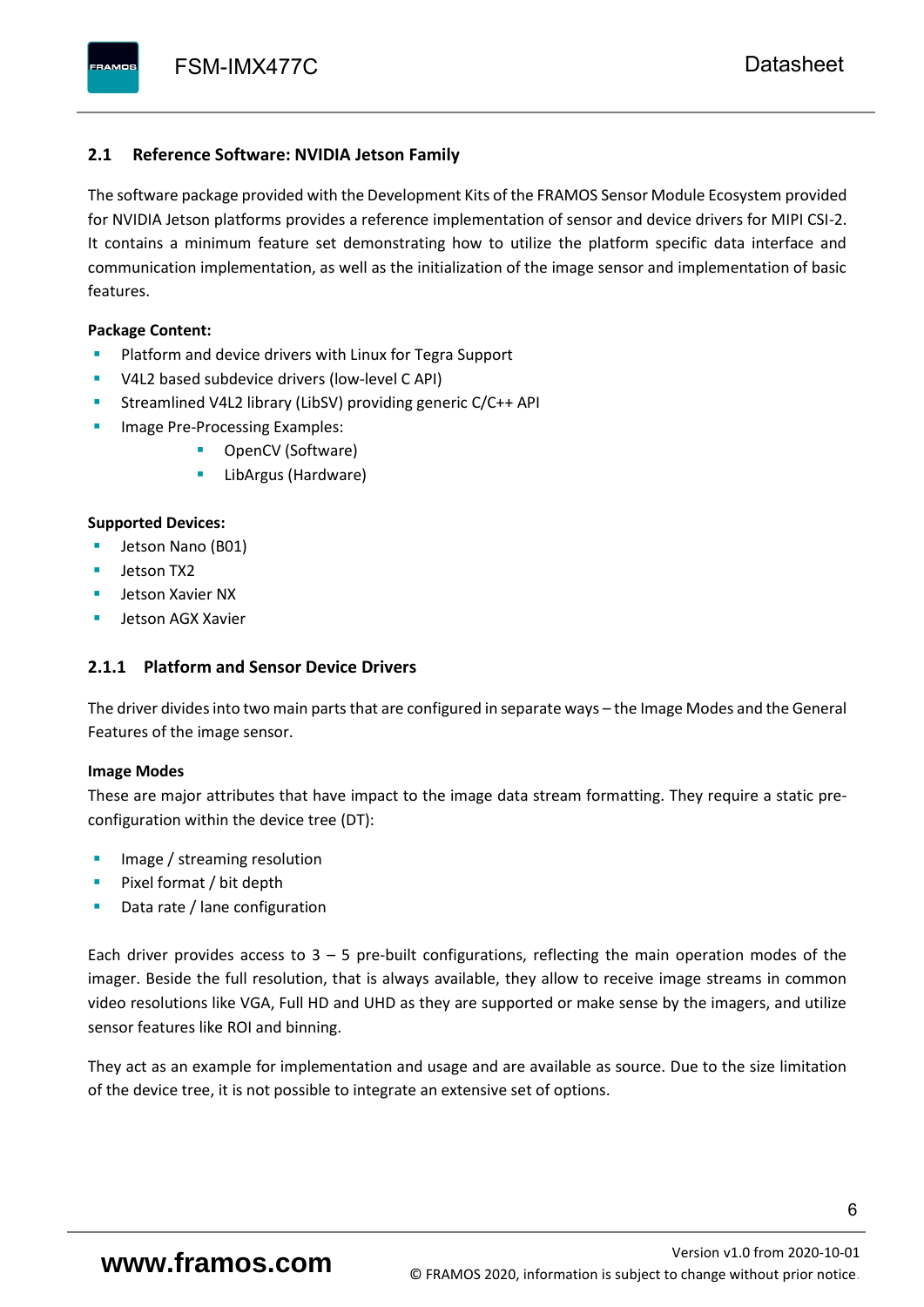### **General Features**

These are attributes of the image sensor that do not manipulate the data stream formatting. The drivers provided with the Software Pack integrate the sensor features as shown in the table below.



*Table 2: Supported sensor features on NVIDIA Jetson TX2 / AGX Xavier*

\*Only supported in all pixel mode

Further features, as been supported by the image sensor, can be integrated into the driver sources using the image sensor datasheet.

### <span id="page-8-0"></span>**2.1.2 Image Pre-Processing Examples**

The provided image processing examples show the general mechanisms of data handling, for an image processing using 3<sup>rd</sup>-party IP. Both, the OpenCV and the LibArgus examples do not output data that is tuned for best visual experience.

### **LibArgus Example:**

- Closed source ISP implementation
- Using hard ISP in NVIDIA Jetson SOCs
- Most performant option
- Example Implementation: Full but not tuned image pipeline, displaying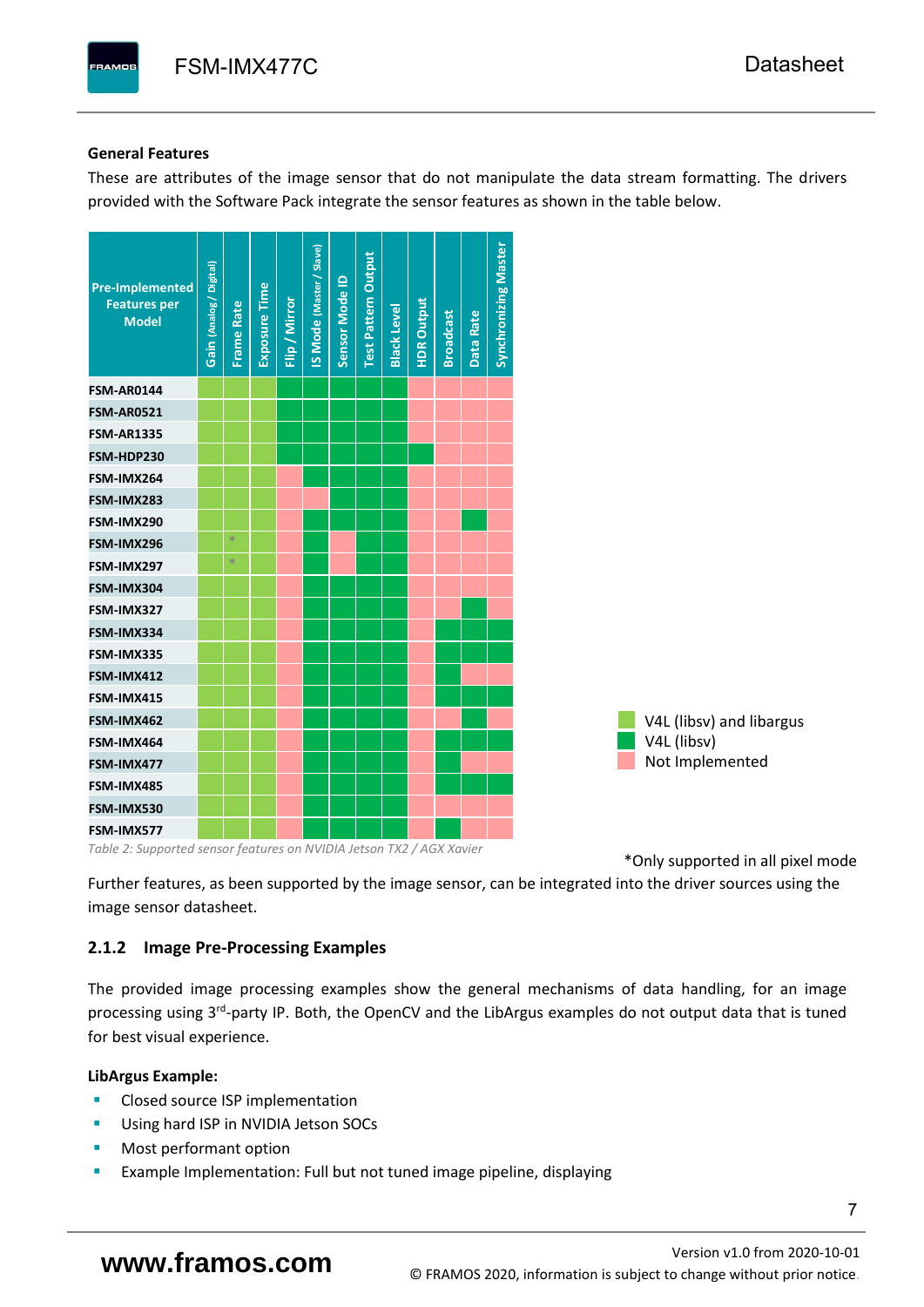Color tuning and lens correction needs to be calibrated for every image sensor separately and depends on

sensor and lens attributes as well as illumination situation.



*Table 3: Implemented LibArgus features for NVIDIA Jetson TX2 / AGX Xavier*

### **Default Config**

Image streaming is performed through the LibArgus pipeline, using a common configuration. It demonstrates the usage of LibArgus but is not optimized for the certain sensor configuration and might not lead to good image representation.

As NVIDIA camera partner, FRAMOS provides appropriate ISP tuning services on project basisfor the individual customer system.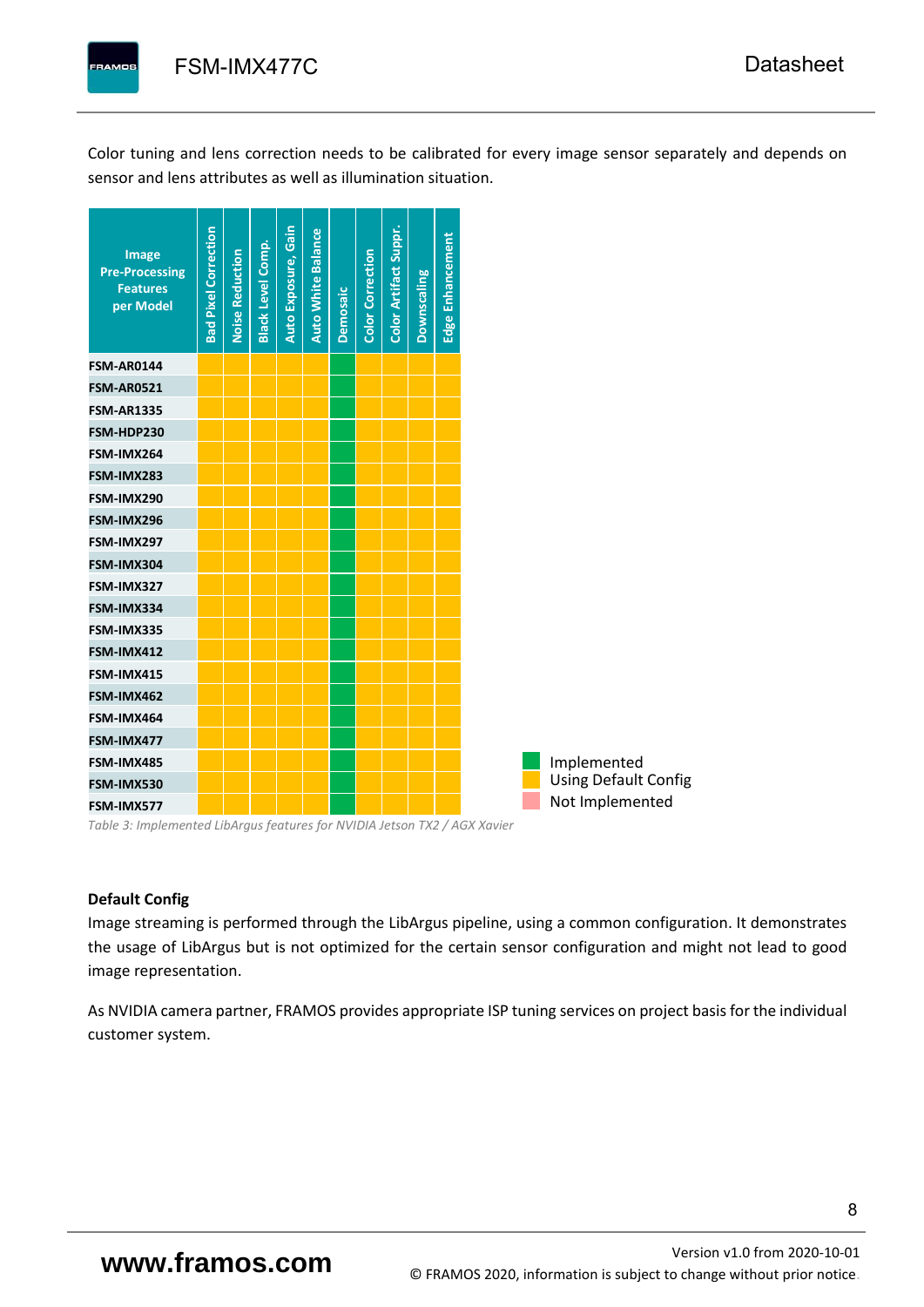FSM-IMX477C [Datasheet](#page-0-0)

## **OpenCV Example:**

**AMOS** 

- Open software library
- Easy to use and large feature set
- **Extremely performance hungry (CPU)**
- Not recommended for pre-processing
- **EXample Implementation: Demosaicing, Displaying**

| Image<br><b>Pre-Processing</b><br><b>Features</b><br>per Model | <b>Bad Pixel Correction</b> | <b>Noise Reduction</b> | <b>Black Level Comp.</b> | Auto Exposure, Gain | <b>Auto White Balance</b> | <b>Demosaic</b> | <b>Color Correction</b> | Color Artifact Suppr. | Downscaling | Edge Enhancement |  |                 |
|----------------------------------------------------------------|-----------------------------|------------------------|--------------------------|---------------------|---------------------------|-----------------|-------------------------|-----------------------|-------------|------------------|--|-----------------|
| <b>FSM-AR0144</b>                                              |                             |                        |                          |                     |                           |                 |                         |                       |             |                  |  |                 |
| <b>FSM-AR0521</b>                                              |                             |                        |                          |                     |                           |                 |                         |                       |             |                  |  |                 |
| <b>FSM-AR1335</b>                                              |                             |                        |                          |                     |                           |                 |                         |                       |             |                  |  |                 |
| FSM-HDP230                                                     |                             |                        |                          |                     |                           |                 |                         |                       |             |                  |  |                 |
| FSM-IMX264                                                     |                             |                        |                          |                     |                           |                 |                         |                       |             |                  |  |                 |
| FSM-IMX283                                                     |                             |                        |                          |                     |                           |                 |                         |                       |             |                  |  |                 |
| FSM-IMX290                                                     |                             |                        |                          |                     |                           |                 |                         |                       |             |                  |  |                 |
| FSM-IMX296                                                     |                             |                        |                          |                     |                           |                 |                         |                       |             |                  |  |                 |
| FSM-IMX297                                                     |                             |                        |                          |                     |                           |                 |                         |                       |             |                  |  |                 |
| FSM-IMX304                                                     |                             |                        |                          |                     |                           |                 |                         |                       |             |                  |  |                 |
| FSM-IMX327                                                     |                             |                        |                          |                     |                           |                 |                         |                       |             |                  |  |                 |
| FSM-IMX334                                                     |                             |                        |                          |                     |                           |                 |                         |                       |             |                  |  |                 |
| FSM-IMX335                                                     |                             |                        |                          |                     |                           |                 |                         |                       |             |                  |  |                 |
| FSM-IMX412                                                     |                             |                        |                          |                     |                           |                 |                         |                       |             |                  |  |                 |
| FSM-IMX415                                                     |                             |                        |                          |                     |                           |                 |                         |                       |             |                  |  |                 |
| FSM-IMX462                                                     |                             |                        |                          |                     |                           |                 |                         |                       |             |                  |  |                 |
| FSM-IMX464                                                     |                             |                        |                          |                     |                           |                 |                         |                       |             |                  |  |                 |
| FSM-IMX477                                                     |                             |                        |                          |                     |                           |                 |                         |                       |             |                  |  | Implemented     |
| FSM-IMX485                                                     |                             |                        |                          |                     |                           |                 |                         |                       |             |                  |  | Not Implemented |
| FSM-IMX530                                                     |                             |                        |                          |                     |                           |                 |                         |                       |             |                  |  |                 |
| FSM-IMX577                                                     |                             |                        |                          |                     |                           |                 |                         |                       |             |                  |  |                 |

*Table 4: Implemented features in OpenCV example*

Due to limited performance and extreme resource utilization, it is not planned to enhance the image processing support on software side.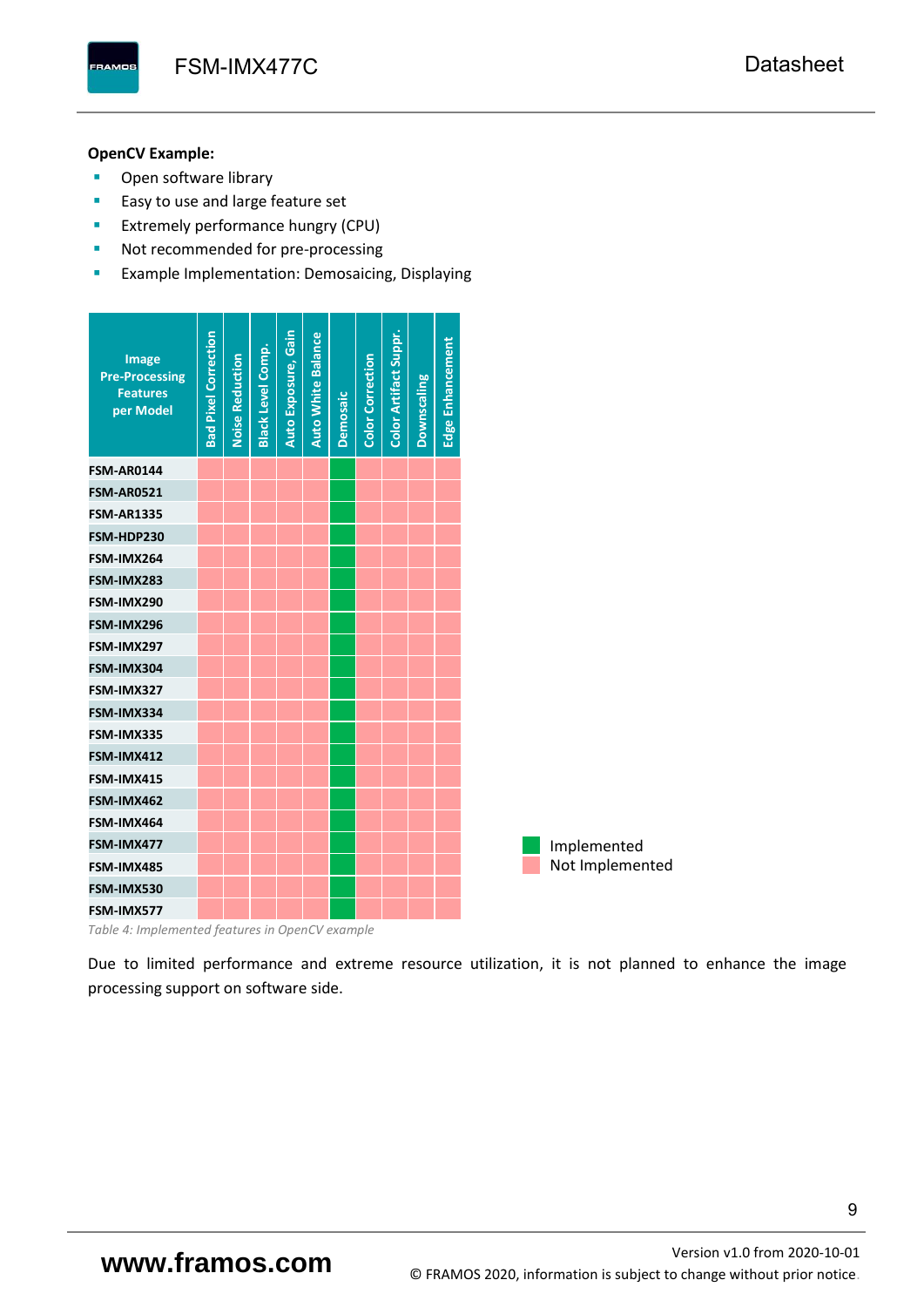# <span id="page-11-0"></span>**3 Ecosystem Compatibility Matrix**

## <span id="page-11-1"></span>**3.1 Hardware Support**

The following matrix shows the compatibility of FSMs, FSAs and FPAs to each other. The FSAs differentiate to each other by supplied voltages, power up sequence, generated clock (oscillator) and physical attributes.

<span id="page-11-2"></span>

| Item       | FSM-IMX477<br><b>FSM-IMX577</b>                                     | <b>FSM-IMX290</b><br>FSM-IMX327<br>FSM-IMX334<br><b>FSM-IMX335</b><br>FSM-IMX412 FSM-IMX462<br>FSM-IMX464<br><b>FSM-IMX485</b> | <b>FSM-IMX296</b><br><b>FSM-IMX297</b>                              | <b>FSM-AR0521</b>                                                   | FSM-AR1335   FSM-IMX415   FSM-IMX283                                |                                                        | <b>FSM-AR0144</b>                                                   | FSM-HDP230                                                          |
|------------|---------------------------------------------------------------------|--------------------------------------------------------------------------------------------------------------------------------|---------------------------------------------------------------------|---------------------------------------------------------------------|---------------------------------------------------------------------|--------------------------------------------------------|---------------------------------------------------------------------|---------------------------------------------------------------------|
| FSA-FT1/A  | FPA-4.A/TXA<br>FPA-A/NVN<br>FPA-2.A/96B<br>FPA-ABC/XX1 <sup>2</sup> |                                                                                                                                |                                                                     |                                                                     |                                                                     |                                                        |                                                                     |                                                                     |
| FSA-FT3/A  |                                                                     | FPA-4.A/TXA<br>FPA-A/NVN3<br>FPA-2.A/96B<br>FPA-ABC/XX1 <sup>2</sup>                                                           |                                                                     |                                                                     |                                                                     |                                                        |                                                                     |                                                                     |
| FSA-FT6/A  |                                                                     |                                                                                                                                | FPA-4.A/TXA<br>FPA-A/NVN<br>FPA-2.A/96B<br>FPA-ABC/XX1 <sup>2</sup> |                                                                     |                                                                     |                                                        |                                                                     |                                                                     |
| FSA-FT7/A  |                                                                     |                                                                                                                                |                                                                     | FPA-4.A/TXA<br>FPA-A/NVN<br>FPA-2.A/96B<br>FPA-ABC/XX1 <sup>2</sup> |                                                                     |                                                        |                                                                     |                                                                     |
| FSA-FT11/A |                                                                     |                                                                                                                                |                                                                     |                                                                     | FPA-4.A/TXA<br>FPA-A/NVN<br>FPA-2.A/96B<br>FPA-ABC/XX1 <sup>2</sup> |                                                        |                                                                     |                                                                     |
| FSA-FT12/A |                                                                     |                                                                                                                                |                                                                     |                                                                     |                                                                     | FPA-4.A/TXA<br>FPA-2.A/96B<br>FPA-ABC/XX1 <sup>2</sup> |                                                                     |                                                                     |
| FSA-FT13/A |                                                                     |                                                                                                                                |                                                                     |                                                                     |                                                                     |                                                        | FPA-4.A/TXA<br>FPA-A/NVN<br>FPA-2.A/96B<br>FPA-ABC/XX1 <sup>2</sup> |                                                                     |
| FSA-FT19/A |                                                                     |                                                                                                                                |                                                                     |                                                                     |                                                                     |                                                        |                                                                     | FPA-4.A/TXA<br>FPA-A/NVN<br>FPA-2.A/96B<br>FPA-ABC/XX1 <sup>2</sup> |

**Sensor Modules with MIPI CSI-2 (D-PHY) Output**

*Table 5: Ecosystem Compatibility Matrix – Native CSI-2 (D-PHY) FSMs*

<sup>2</sup> Not verified, Xilinx Development Board with hard MIPI CSI-2 / D-PHY interface.

<sup>&</sup>lt;sup>3</sup> FSM-IMX334 is not supported due to the sensor requiring 4-lanes MIPI.